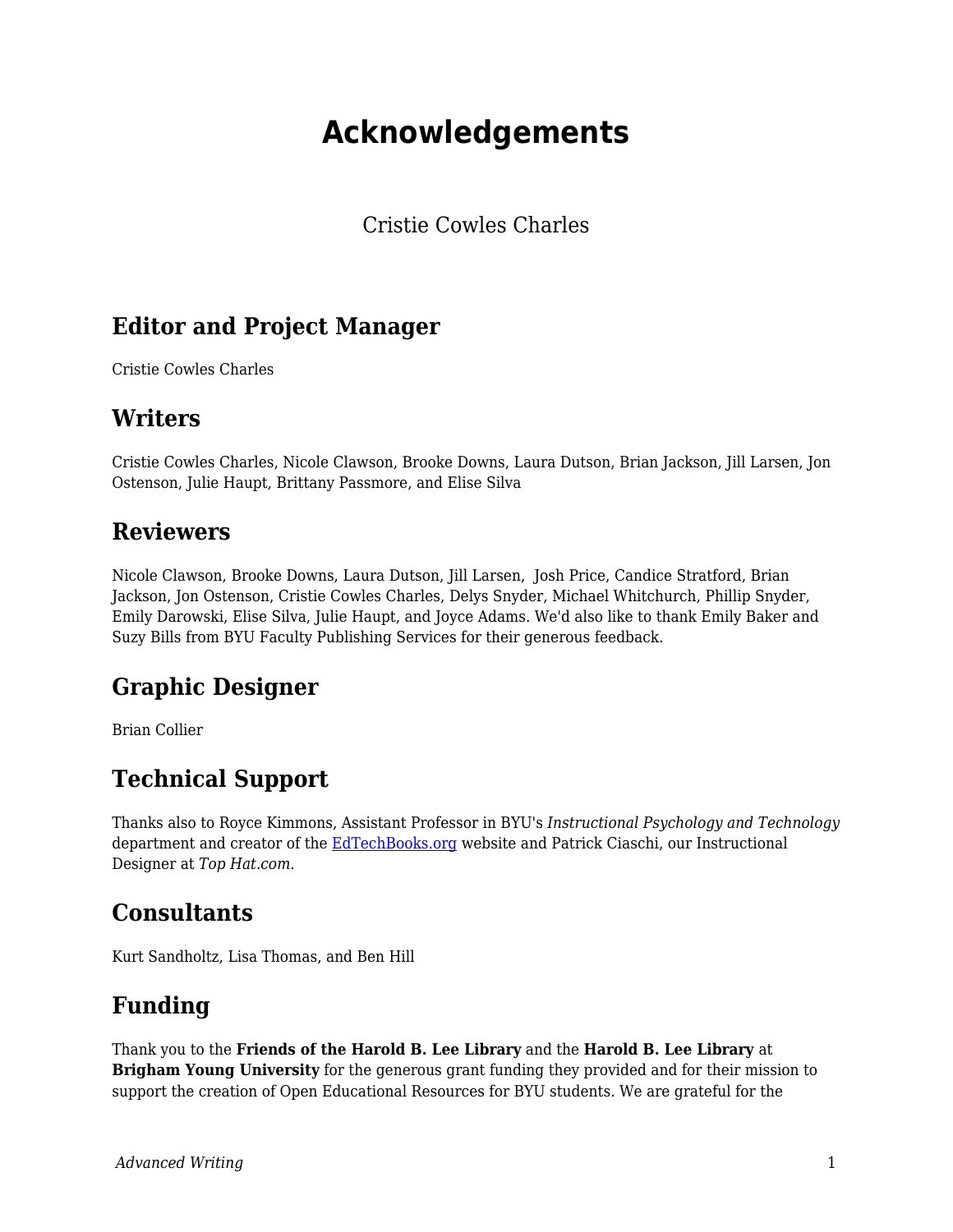support and guidance we received from BYU's Digital Learning Services Librarian Michael Whitchurch throughout this project.

We'd similarly like to thank **BYU's General Education program** and the **English Department** for their generous Matching Grants that also funded the development of this book and its sister book [Writing in the Social Sciences](https://edtechbooks.org/writing).

# **Feedback**

We welcome any feedback you have for this book. Please email [advancedwritingtextbook@gmail.com](mailto:advancedwritingtextbook@gmail.com) if you have a question, notice typos, come across problems, have suggestions, or simply want to make our day with a compliment.

## **Dedication**

This book is dedicated to the unsung heroes who teach university writing courses--most of whom are adjunct faculty with full family lives and outside responsibilities--who often juggle heavy grading loads, shared offices, and uncertain professional futures in order to do what we love: teach. This textbook comes from that same labor of love. It's also dedicated to our vibrant students who make our efforts worth it. Thanks also to our departments who support us and our colleagues who encourage us. Most especially, this book is dedicated to our families who sacrificed significantly for us to add this worthy workload to our plates and to God who directed our paths.

--Cristie Cowles Charles, Editor



Charles, C. C. (2020). Acknowledgements. In C. C. Charles (Ed.), *Advanced Writing*. EdTech Books. Retrieved from https://edtechbooks.org/advancedwriting/acknowledgements



*Advanced Writing* 2